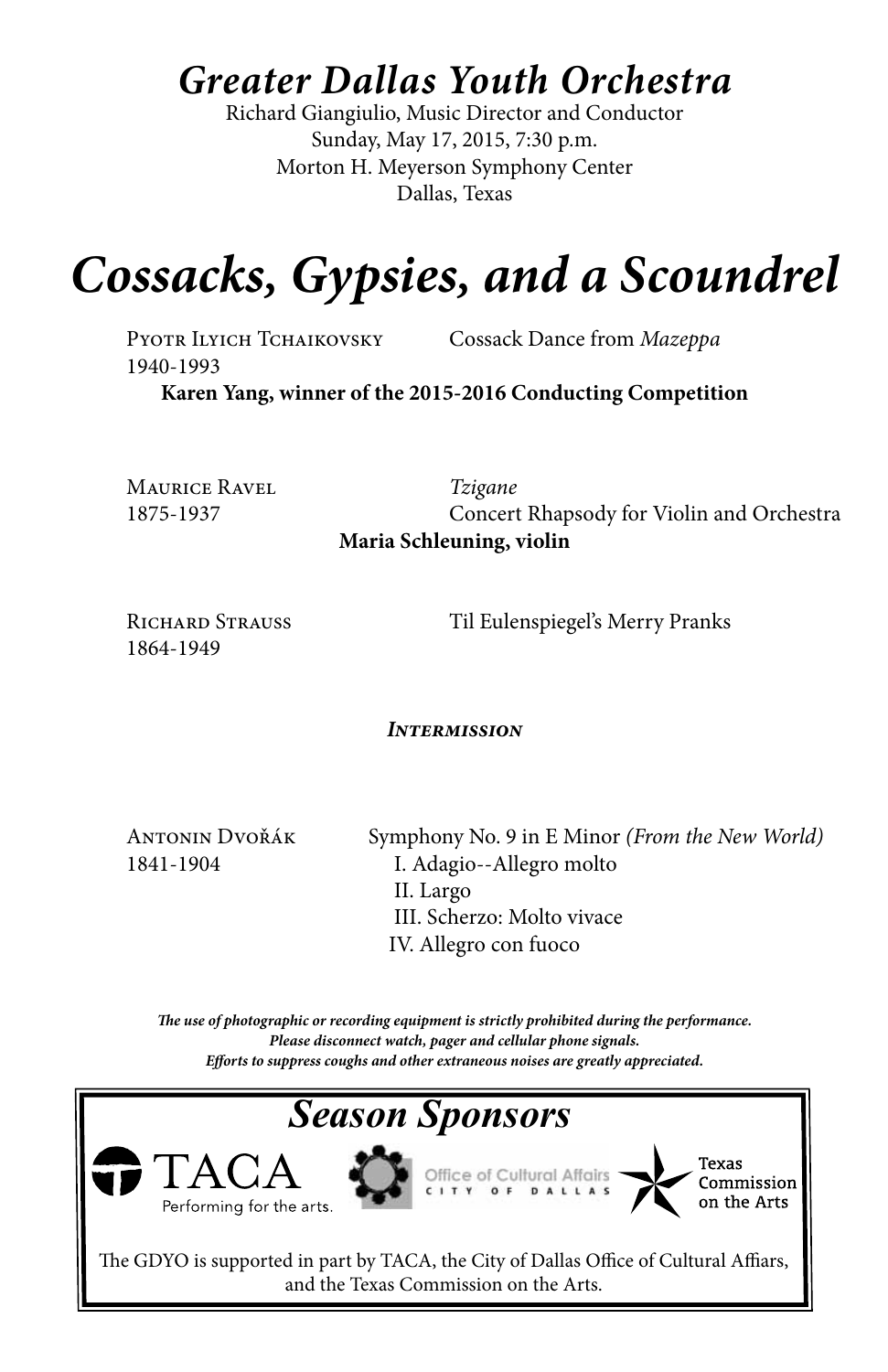### *Greater Dallas Youth Orchestra Richard Giangiulio, Conductor*

#### **VIOLIN I**

Charlie Lin  *Concertmaster* Derek Yan  *Co-Concertmaster* Samantha Choo  *Associate Concertmaster* Jennifer Cho Jae Choi Samuel Choi Shung-June Danjul Sophie Druffner Peter Grishin Sarah Jiang Jiyeon Kim Yujin Kim Brian Lee Amy Lin Vincent Liu Josue Negrete Edward Sa Philip Son Jason Tsai Justin Yan

#### **VIOLIN II**

Kevin Bai  *Principal* Andy Qiao  *Assistant Principal* Rohan Banerjee Darren Carter Raymond Chen Edward Cho Kaeon Cho Alexandria Cui Alexis Ha Christine Ha Jocelyn Ho Lina Kim Jonathan Peng

Sabrina Peng Rohan Pinto Nav Saini Eugene Song Joshua Villarreal Tim Wang Jiamin Zhou

#### **VIOLA**

Min Jeong Cho  *Co-Principal* Jackson McKay  *Co-Principal* Karen Yang  *Asstistant Principal* Lucas Hess Amy Huang Tyler Jacoby Nathan Le Benjamin Lee Christopher Lei Bryan Leung Hannah Phillips Justine Shih Hannah Warren Matthew Yang

#### **CELLO**

Brian Zhao  *Co-Principal* Simon Lee  *Co-Principal* Alexander Davis-Pegis  *Co-Principal* Emily Chung  *Assistant Principal* Claire Druffner Benjamin Hsu Erin Hwang Theo Lee-Gannon Emily Monk

Samantha Powell Belle Ra Sai Sai Bill Yang Michelle Yang Angel Yi

#### **BASS**

Brent He  *Co-Principal* Andrew Dunlap  *Co-Principal* Brenden Carrillo Jesse Dale Harrison Dearman Mathew Frerck Hanson Yong Alice Zhao

#### **FLUTE/PICCOLO**

Crystal Kim  *Principal* Christine Kim Grace Kuang Veronica Zheng

#### **OBOE**

Richard Chen  *Co-Principal* William Sprinkle  *Co-Principal* Charlotte Collins Angela Kiang

**ENGLISH HORN** William Sprinkle